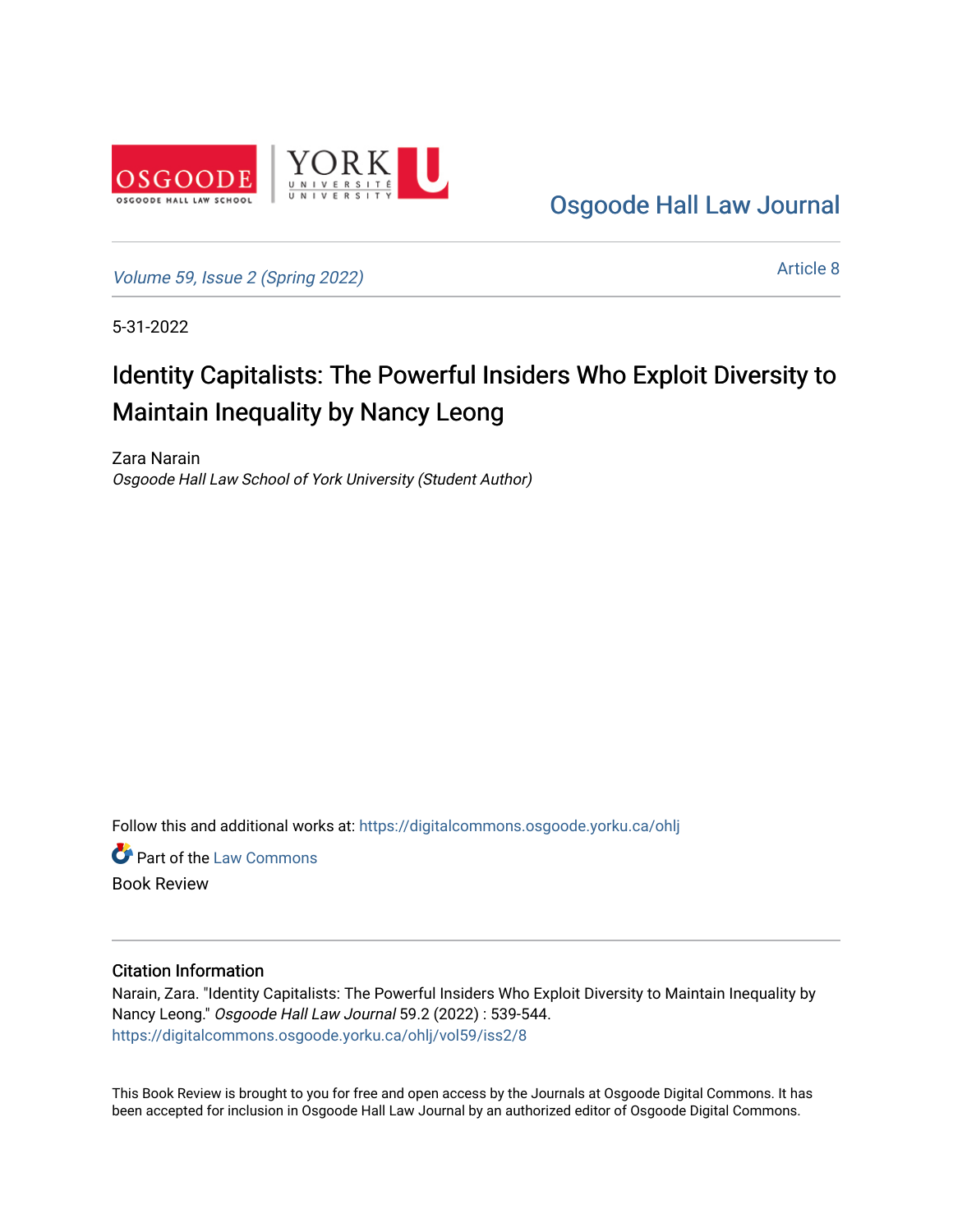### Identity Capitalists: The Powerful Insiders Who Exploit Diversity to Maintain Inequality by Nancy Leong

### Abstract

In her first book Identity Capitalists: The Powerful Insiders Who Exploit Diversity to Maintain Inequality ("Identity Capitalists"), Nancy Leong gifts readers the reflective space—and a new vocabulary—to process the interplay between power, identity, and inequality that animates interpersonal relationships and institutional practices embedded in American life.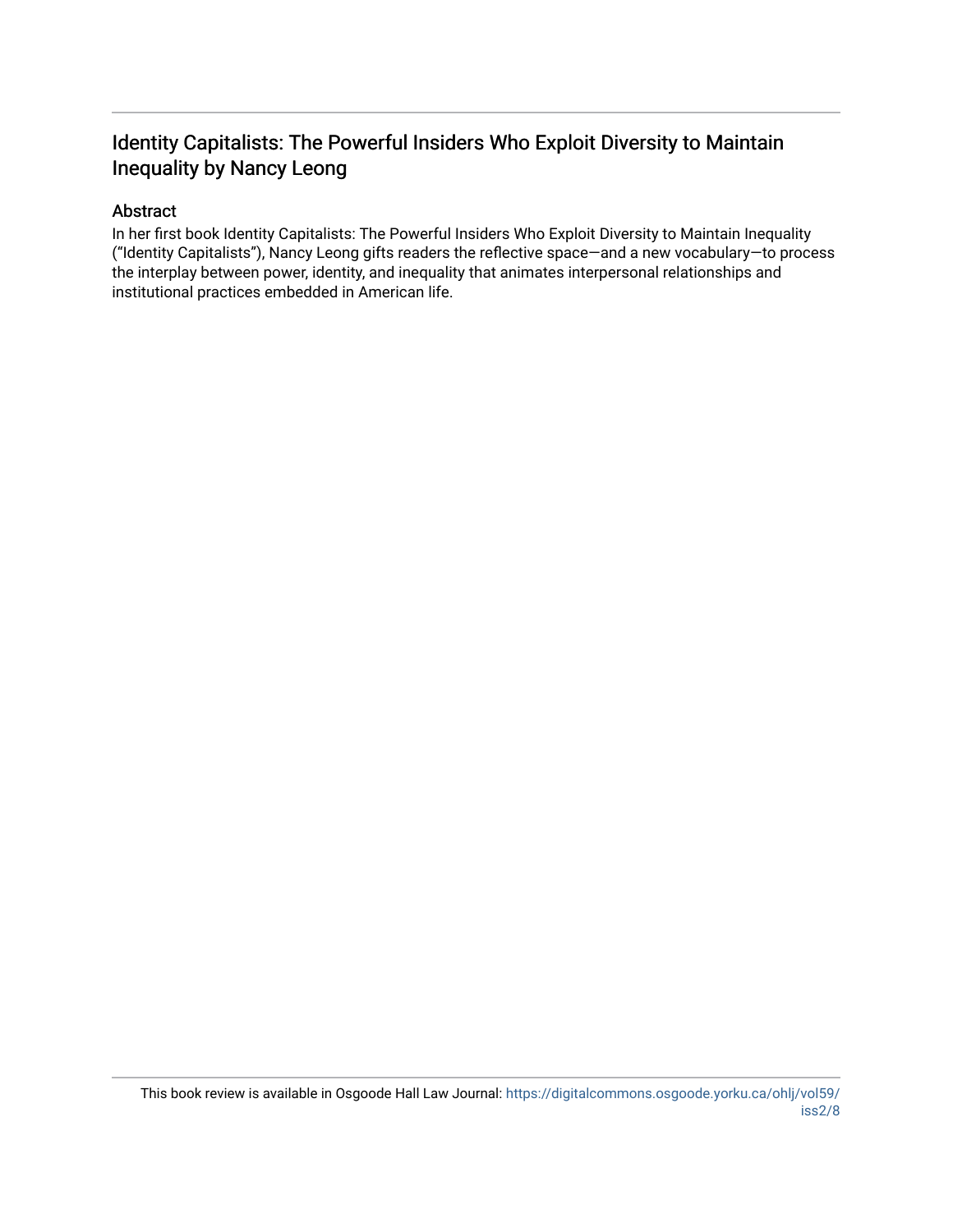Book Review

# *Identity Capitalists: The Powerful Insiders Who Exploit Diversity to Maintain Inequality* by Nancy Leong<sup>1</sup>

### ZARA NARAIN2

IN HER FIRST BOOK *Identity Capitalists: The Powerful Insiders Who Exploit Diversity to Maintain Inequality* ("*Identity Capitalists*"), Nancy Leong gifts readers the reflective space—and a new vocabulary—to process the interplay between power, identity, and inequality that animates interpersonal relationships and institutional practices embedded in American life. The first Asian woman to hold the rank of full professor at the University of Denver Sturm College of Law, Leong has written extensively on race discrimination.<sup>3</sup> In 2013, Leong coined the term "racial capitalism" to "describe the way that white people and predominantly white institutions derive value from nonwhiteness."<sup>4</sup> The focus of *Identity Capitalists* is broader in scope. Leong defines the process of identity capitalism as one "in which an ingroup benefits from outgroup identity,"5 wherein the ingroup controls power and resources and is typically comprised of those privileged by race, gender, sexual orientation, and class.<sup>6</sup>

<sup>1.</sup> (Stanford University Press, 2021) [Leong, *Identity Capitalism*].

<sup>2.</sup> JD Candidate (2022), Osgoode Hall Law School.

<sup>3.</sup> Leong, *Identity Capitalism*, *supra* note 1 at 186. See also Sturm College of Law, "Nancy Leong" (last accessed November 2021), online: <www.law.du.edu/about/ people/nancy-leong>.

<sup>4.</sup> Nancy Leong, "Racial Capitalism" (2013) 126 Harv L Rev 2151 at 2154.

<sup>5.</sup> Leong, *Identity Capitalism*, *supra* note 1 at 15-16.

<sup>6.</sup> *Ibid* at 2-3.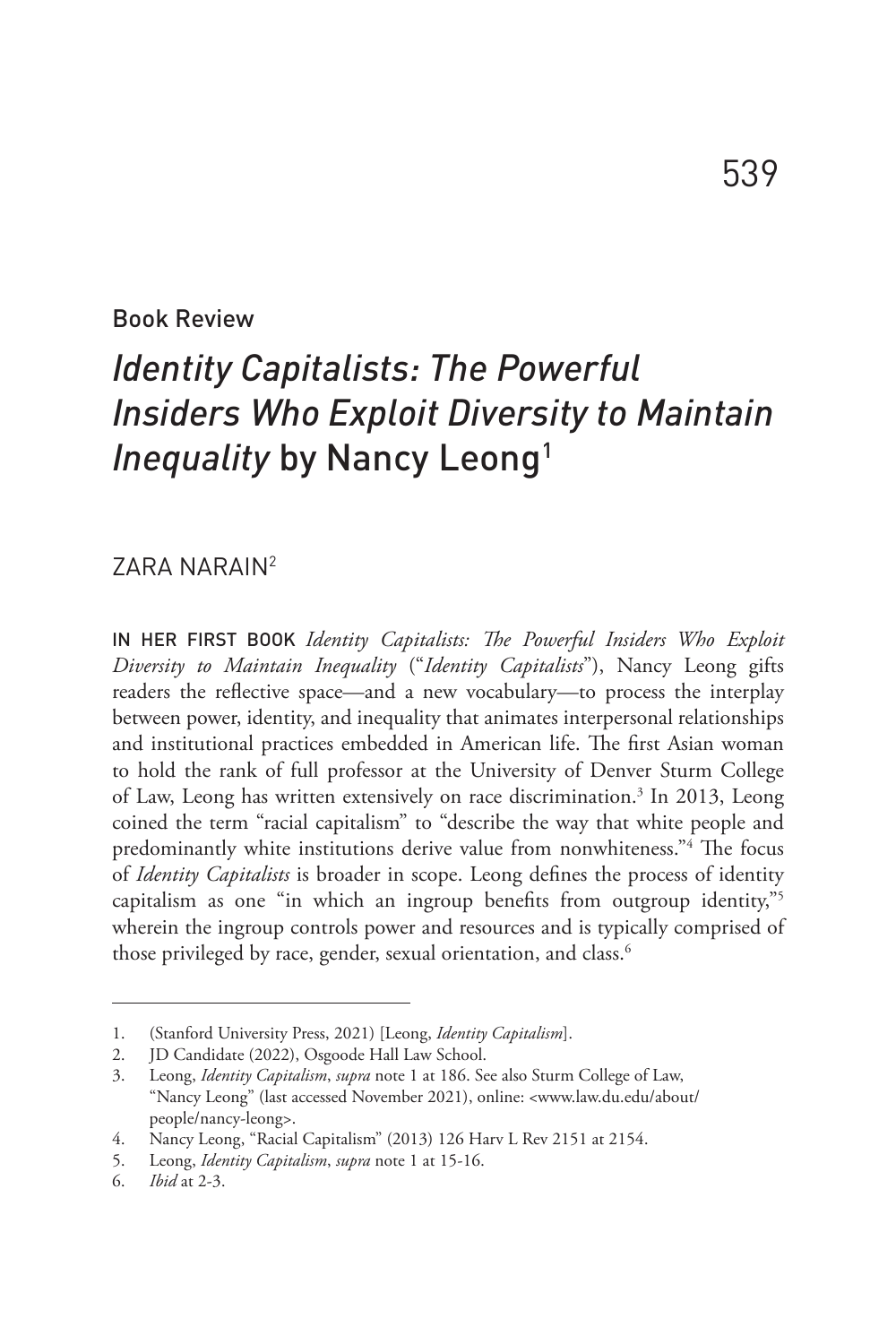Leong's objective is straightforward, yet ambitious, especially in terms of the honesty and authenticity she demands of the reader.7 She aims to convince the reader that "we are all participants in identity capitalism, willing or not, witting or not—[herself] included."8 This is alarming because, at its core, identity capitalism is about "self-interest" and "power"—not "tolerance, diversity, inclusion, or equality" despite projecting the façade of these four ideals.<sup>9</sup>

Selecting litigants, literary personalities, pop icons, and politicians as her cast, Leong skillfully narrates who identity capitalists—and their counterparts, identity entrepreneurs<sup>10</sup>—are, what motivates them, and what the consequences of their behaviour are on an individual, institutional, and societal basis.11 Clear, accessible language and a variety of gripping visuals (*e.g.*, photographs, advertisements, and illustrations) also contribute to the book's narrative appeal and its potential to reach a broad audience beyond academia.

If Leong's cast of characters is any indication, her coverage in this book is broad. For the purposes of this review, Leong's insight into the identity capitalism that takes place within institutions of higher education and workplaces is particularly salient, as is her discussion of the pervasiveness of identity capitalism in judicial reasoning.

In the first chapter, "Fake Diversity," Leong exposes the lengths that some institutions of higher education go to make themselves *appear* more diverse, rather than actually invest in substantive reform to *become* more diverse.<sup>12</sup> Using the story of Diallo Shabazz, Leong explains the practice of "racial photoshopping," whereby racialized students are photoshopped into institutional promotional material to signal diversity.<sup>13</sup> Shabazz, for example, intended to sue the University of Wisconsin after discovering that his image was photoshopped without his consent onto the cover of its 2001 admissions brochure. Although Shabazz ultimately settled with the school for a "'budgetary apology' in the form of \$10 million earmarked for recruitment of minority students and diversity

<sup>7.</sup> See *ibid* at 159. Honesty and authenticity are notably two of the four principles Leong suggests are foundational to "replacing superficial identity capitalism with deeper, more substantive progress toward equality" (*ibid*). The other two principles are education and apology.

<sup>8.</sup> *Ibid* at 11.

<sup>9.</sup> *Ibid* at 7.

<sup>10.</sup> *Ibid.* Chapter four is dedicated to describing identity entrepreneurs. Namely, "individuals who leverage their outgroup identity to benefit themselves." See *ibid* at 84.

<sup>11.</sup> *Ibid* at 3-4.

<sup>12.</sup> See *ibid* at 39.

<sup>13.</sup> See *ibid* at 13-14.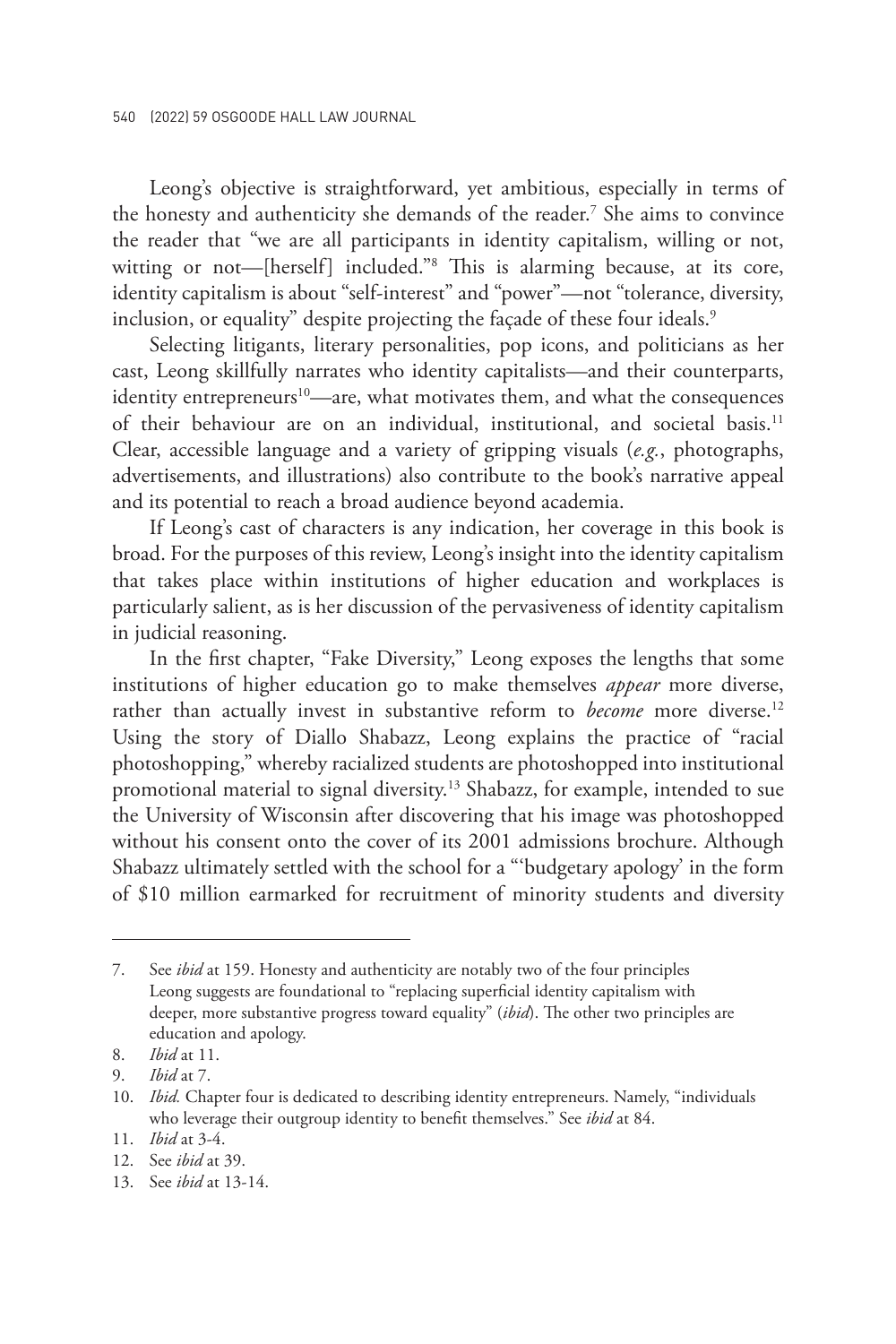initiatives within the University of Wisconsin system,"14 this example illustrates the ways in which identity capitalism leaves outgroup members feeling alienated and objectified as a result of institutions assigning them instrumental value.<sup>15</sup> Leong demonstrates that racialized students are valuable insofar as they are able to further recruitment efforts and appease financial stakeholders "who care about diversity."16

 In her conclusion, Leong illustrates another way in which racialized students are instrumentally valuable to institutions of higher education: White peers can learn from them. Leong specifically considers the task of putting together first year sections at her historically white law school. The school's practice has been to evenly divide racialized students among the sections, despite the fact that this causes racialized students to feel isolated from one another and reluctant to speak up in class when topics like race discrimination arise.<sup>17</sup> Leong describes one meeting in which she participated where white administrators defended the school's practice. She summarizes one administrator's comments as follows:

> [T]he whole reason we even bothered to admit a racially diverse student body was so that *all* the students would benefit from a racially diverse class, and concentrating the nonwhite students in a few sections would deprive the white students in the other sections of that benefit. In other words, we *had* to spread the students of color around, because otherwise how would the *white* students benefit from their presence.<sup>18</sup>

Leong attempted to practice what she preached, she explains, by putting the principles of honesty, apology, education, and authenticity into practice when she spoke up during this meeting to address these troubling comments.<sup>19</sup> Her preface to the tale of implementing these principles is puzzling, however, as it signifies little hope in the efficacy of these strategies to result in change. Leong remarks that she knew speaking up in a room full of white people "would probably be an exercise in futility."20 But it is in precisely such spaces that one needs to speak up and trust that the strategies relied on will have an impact.

Chapters one through six demonstrate Leong's ability to name and illustrate a problem. However, Leong's own reaction when confronted with an identity capitalist problem inspires little confidence in the promise of the four

17. See *ibid* at 184.

<sup>14.</sup> *Ibid* at 14.

<sup>15.</sup> See *ibid* at 39.

<sup>16.</sup> *Ibid* at 26.

<sup>18.</sup> *Ibid* [emphasis in original].

<sup>19.</sup> *Ibid* at 185.

<sup>20.</sup> *Ibid*.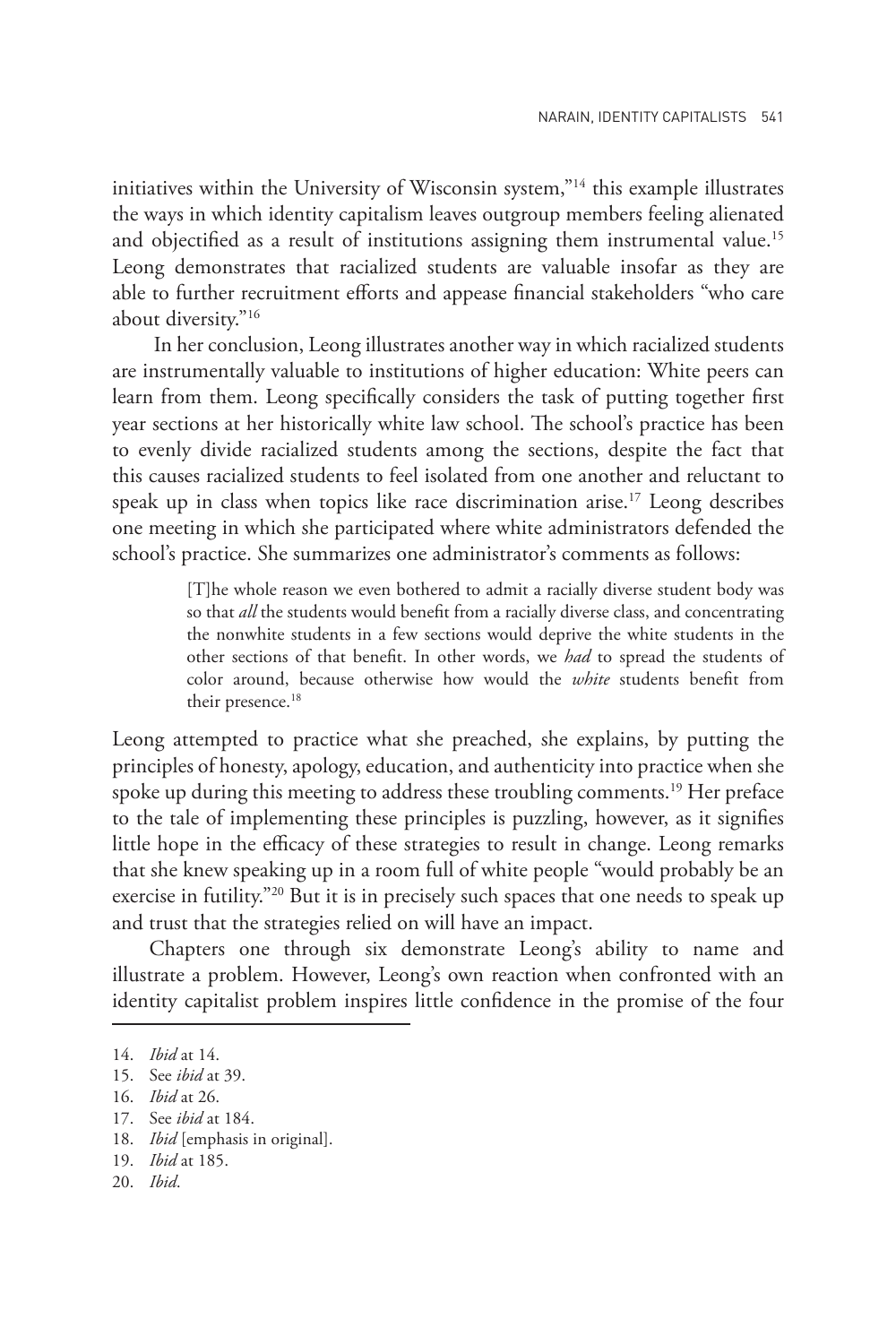foundational principles—*i.e.*, honesty, apology, education, and authenticity—to "replac[e] superficial identity capitalism with deeper, more substantive progress toward equality."21 Leong's foundational principles are framed as a means to reform the law and society more generally, but they are rather conservative. Her solutions focus heavily on what complicit ingroup members and institutions can do to reactively recognize and rectify identity capitalist practices. But these solutions ignore the potential for proactive outgroup solidarity and resistance to identity capitalism. Leong furnishes readers with the terms "identity capitalist" and "identity entrepreneur" but leaves readers without the language for resistance within this framework. How can the *objects* of identity capitalism transform themselves into *subjects* capable of dismantling the conditions that create identity capitalism and reinforce inequality? With this goal in mind, what do demands for honesty, apology, education, and authenticity look like from the perspectives of marginalized groups?

Solutions aside, the real strength of Leong's book is the mix of historical and contemporary examples she provides of identity capitalist practice and logic. Chapter two, "All-American Exploitation," is organized around the themes of "slavery, suffrage, and segregation."22 Leong analyzes the pro-slavery discourse of Reverend Leander Ker, George Fitzhugh, and John Caldwell Calhoun to demonstrate how "identity capitalism was used to obscure the horrors of slavery and to translate the practice into something palatable, or even preferred" by suppressing enslaved peoples' voices and purporting to speak for them.<sup>23</sup> In the context of suffrage, Leong demonstrates how "anti-suffrage men," like William Croswell Doane, sought to elevate the "words, arguments, and identities of women who opposed suffrage" to continue to deny women the right to vote.<sup>24</sup> Returning to race and America's transition from slavery to segregation, Leong illustrates how, in addition to strategic suppression and elevation of voice, identity capitalists also resorted to the distortion and fictional creation of outgroup voice to advance an anti-integration agenda.<sup>25</sup> Ultimately, each example builds to the conclusion that "identity capitalism is an ingroup's response to a perceived loss of power."26

24. *Ibid* at 47.

26. *Ibid* at 52.

<sup>21.</sup> *Ibid* at 159.

<sup>22.</sup> *Ibid* at 43.

<sup>23.</sup> *Ibid* at 44.

<sup>25.</sup> See *ibid* at 50-52.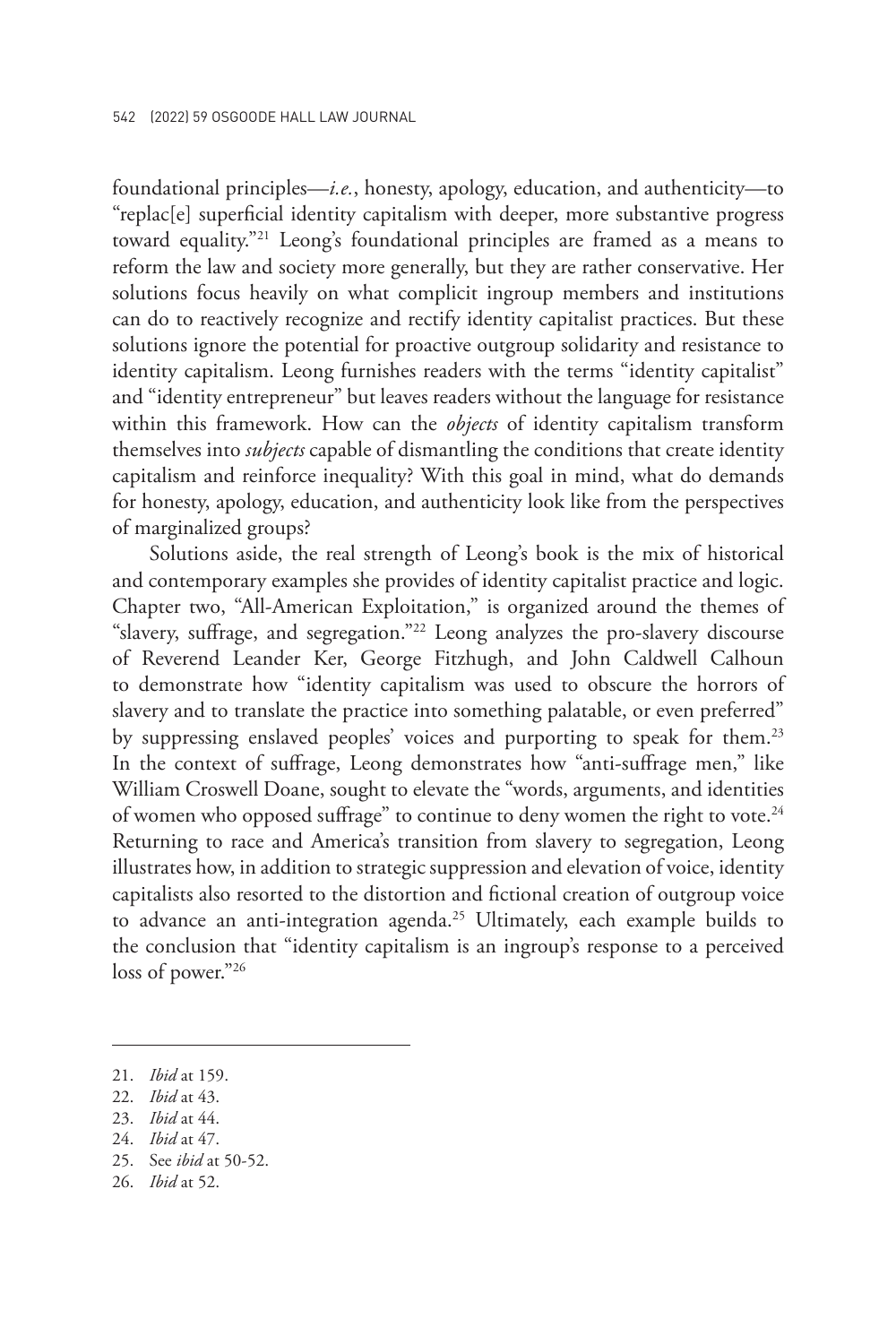Chapter three, "Anxiety and Absolution," is the most theory-driven of the book. Leong canvasses the concepts of "status anxiety,"<sup>27</sup> "status leaks,"<sup>28</sup> and "identity performance"<sup>29</sup> to illustrate that the fear of being perceived as a bigot drives ingroup identity capitalist behaviour, and to a lesser extent that outgroup members do exercise agency in choosing to pass, cover, or flaunt their identity.<sup>30</sup> Chapter four, "Identity Entrepreneurs," traces the consequences of outgroup members exercising their agency to leverage their identity and benefit themselves—sometimes harmlessly and other times at the expense of their communities.31 Leong contrasts identity entrepreneurship with "selling out," observing that they can both lead to the same disadvantages.<sup>32</sup>

Chapters five, "Unequal Protection," and six, "The Law of Identity Capitalism," contain the most interesting legal analyses in the book. The former chapter focuses on antidiscrimination law, specifically the pitfalls and promises of workplace antidiscrimination law. Leong proposes four concrete reforms to American antidiscrimination law.33 In broad strokes, decision-makers are encouraged to deepen their analyses of discrimination to include identity performance, taking into account the social significance of certain "identity-correlated" behaviours such as hairstyle, accent, mannerism, et cetera, and to disregard largely irrelevant evidence like an employer's past record on an issue or whether an outgroup member participated in the alleged discriminatory decision-making. Decision-makers must also avoid victim-blaming identity entrepreneurs in the context of sexual harassment suits.<sup>34</sup> The latter chapter looks beyond antidiscrimination law, towards the way that identity capitalism operates in the domain of copyright, constitutional, and criminal law.35 The most resonant examples that Leong illustrates include how identity capitalism in the law allows offensive speech to become protected speech;<sup>36</sup> how it weaponizes the words of a minority of women to scale back on reproductive rights for all; $37$ how it manipulates the words of civil rights leaders like Martin Luther King

- 30. See *ibid* at 64, 78.
- 31. See *ibid* at 88.
- 32. See *ibid*.
- 33. *Ibid* at 130.
- 34. See *ibid* at 131-32.
- 35. *Ibid* at 137.
- 36. See *ibid* at 145-46.
- 37. See *ibid* at 148-51.

<sup>27.</sup> See *ibid* at 65ff.

<sup>28.</sup> See *ibid* at 69ff.

<sup>29.</sup> See *ibid* at 78ff.